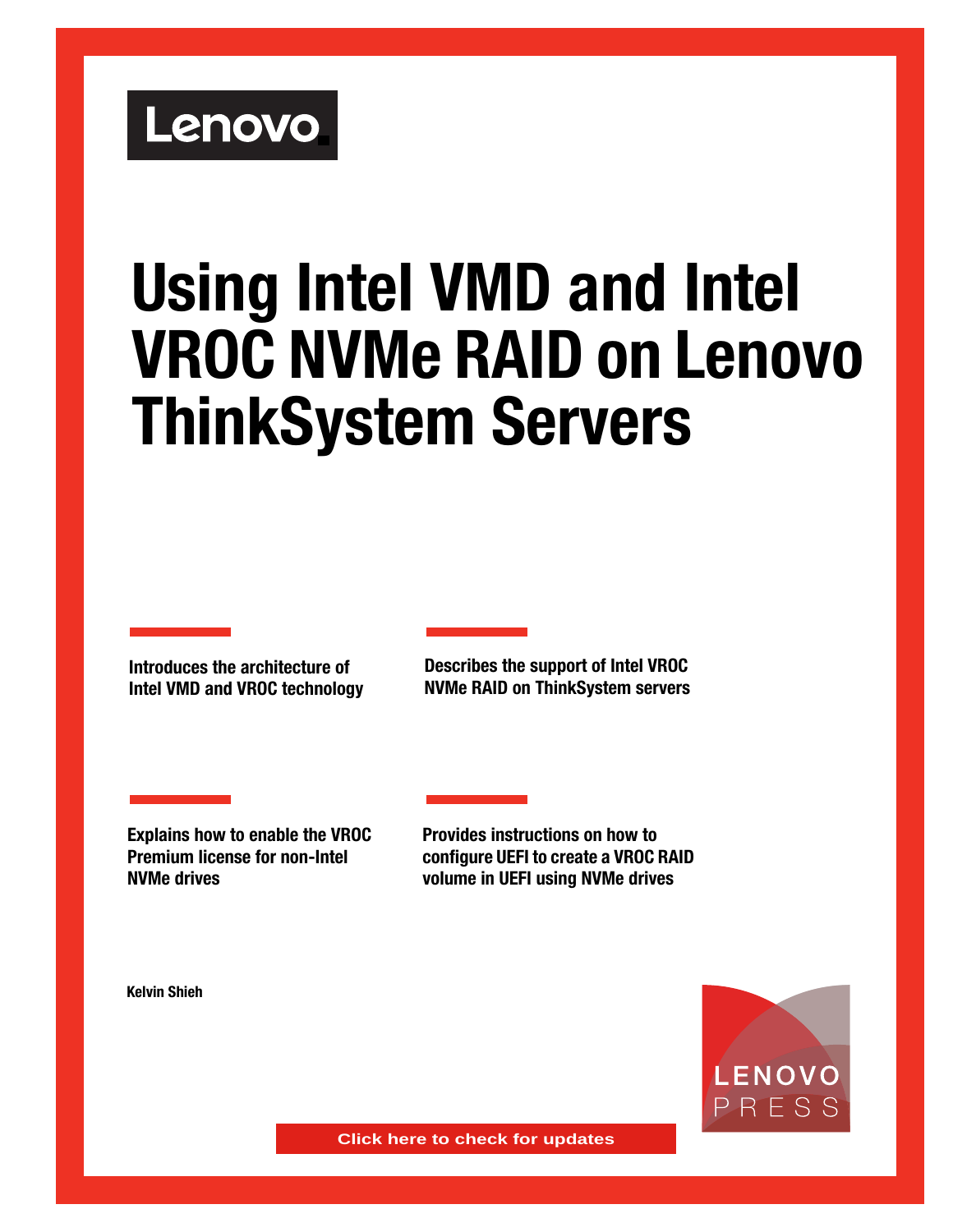# **Abstract**

Intel Virtual RAID on CPU (VROC) is a RAID offering implemented using Intel Volume Management Device (VMD), a hardware architecture available in Intel Xeon Scalable Processors. Intel VROC is an enterprise solution designed to offer RAID functionality to NVMe SSDs and SATA SSDs connected to the processor without needing any additional RAID adapter or HBA.

Intel VROC provides robust Hot Plug support and LED status light management, and brings enterprise reliability, availability, and serviceability (RAS) features to NVMe SSDs, enabling you to deploy next-generation storage with confidence.

This document provides a brief introduction to the Intel VMD / VROC architecture and technology from hardware and software perspectives, and compares VROC to other conventional storage technologies. The paper also include detailed instructions on how to set up VMD on a Lenovo® ThinkSystem™ server, both in UEFI and in Red Hat Enterprise Linux 8.2 (RHEL 8.2). Finally, the paper discusses the known limitation of using VMD / VROC with prior Lenovo ThinkSystem servers.

This paper is intended for IT administrators. Readers are expected to have the basic knowledge of OS and storage deployment.

At Lenovo Press, we bring together experts to produce technical publications around topics of importance to you, providing information and best practices for using Lenovo products and solutions to solve IT challenges.

See a list of our most recent publications at the Lenovo Press web site:

#### <http://lenovopress.com>

**Do you have the latest version?** We update our papers from time to time, so check whether you have the latest version of this document by clicking the **Check for Updates** button on the front page of the PDF. Pressing this button will take you to a web page that will tell you if you are reading the latest version of the document and give you a link to the latest if needed. While you're there, you can also sign up to get notified via email whenever we make an update.

# **Contents**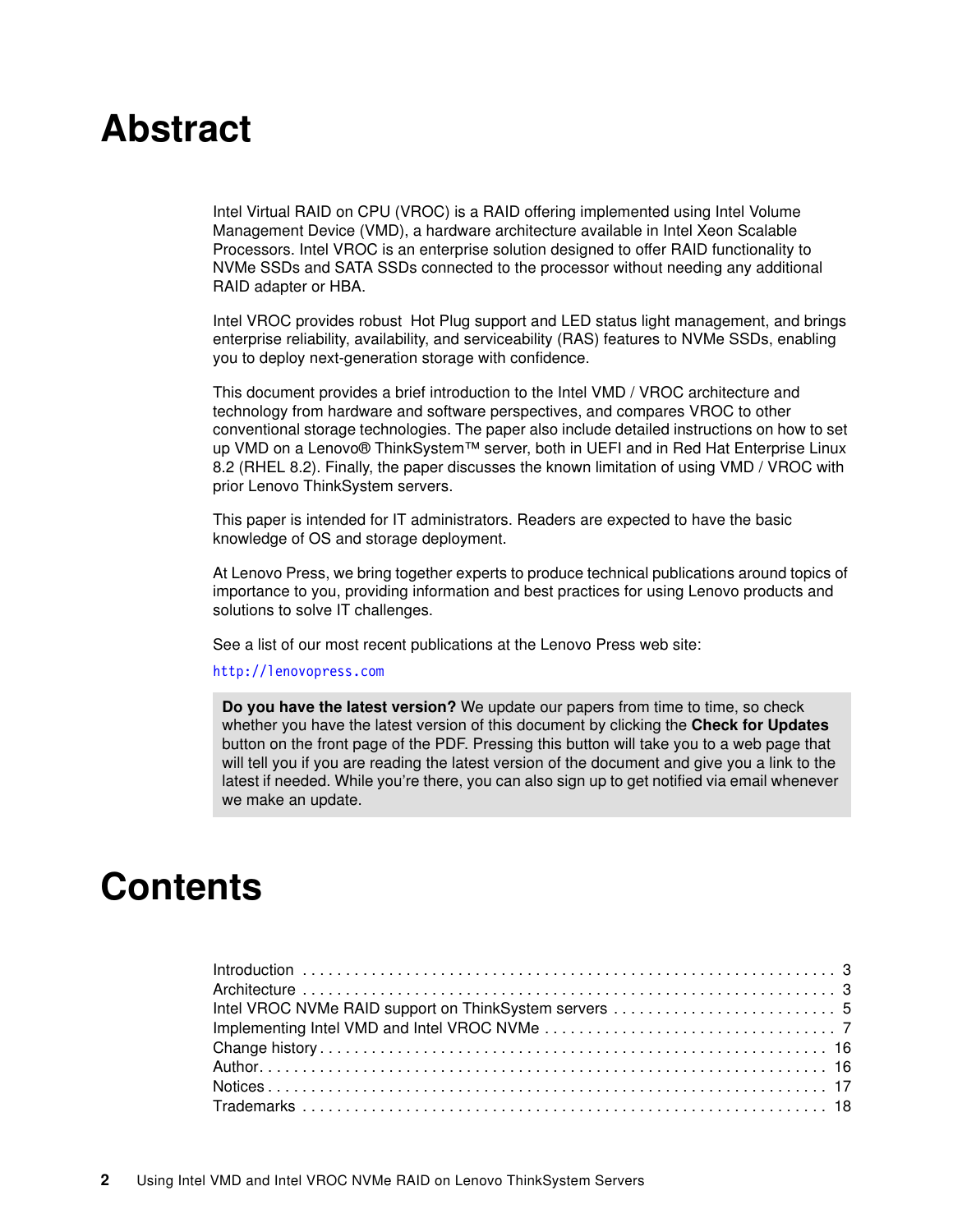### <span id="page-2-0"></span>**Introduction**

Intel Virtual RAID on CPU (Intel VROC) is an enterprise RAID solution, specifically designed for NVMe SSDs connected directly to the CPU. Intel VROC is implemented using Intel Volume Management Device (Intel VMD), a hardware architecture implemented in Intel Xeon Scalable Processors. Intel VMD enhances the PCIe lanes supplies by the processor for dependable NVMe connections. Intel VROC uses Intel VMD for a simpler NVMe RAID solution that doesn't require an additional RAID adapter or HBA.

Intel VMD and Intel VROC drivers are delivered together as part of an enterprise storage stack. In Windows and Linux environments, these packages deliver LED Management and Hot-plug capabilities for direct attached RAID 0, 1, 5, and 10 arrays. If RAID is not needed, then Intel VROC can be used in pass-through mode to turn on Intel VMD Domains only. In VMware environments, Intel VMD can be used in both vSAN and direct attached storage modes, with the added benefit of RAID 1 for a redundant boot volume.

More details about the benefits of this Intel VMD / VROC technology can be found at:

[https://www.intel.com/content/www/us/en/architecture-and-technology/intel-volume-m](https://www.intel.com/content/www/us/en/architecture-and-technology/intel-volume-management-device-overview.html) [anagement-device-overview.html](https://www.intel.com/content/www/us/en/architecture-and-technology/intel-volume-management-device-overview.html)

#### <span id="page-2-1"></span>**Architecture**

In this section we compare the architecture of a traditional storage configuration and the Intel VROC configuration.

#### **Conventional RAID storage adapter architecture**

A conventional RAID adapter is an expansion card that is installed in a PCIe slot in the server and is connected via cables to storage devices such as hard disk drives (HDDs) and solid state drives (SSDs), either internally to the server, or external to storage enclosures.

RAID adapters support specific types of devices, such as Serial ATA (SATA) and Serial Attached SCSI (SAS). A RAID adapter combines multiple physical drives connected to it into virtual or logical drives. The operating system then recognizes each logical drive (in reality, at least two physical devices) as a single physical drive. Each logical drive that the RAID adapter creates has data protection built into it in the form of a RAID level.

The level of RAID assigned to an individual logical drive depends on the number of physical drives included (some RAID levels require minimum and/or maximum numbers of drives) and whether system performance or data security is the priority. A RAID adapter may also add additional cache memory to improve read and write performance.

#### **Intel VMD / VROC architecture: Hardware view of the technology**

Intel VMD is a new technology introduced with the Intel Xeon processor Scalable family primarily to improve the management of high-speed SSDs. SSDs were previously attached to a SATA or other interface types of adapters, which was managed through software. Intel VMD uses hardware to mitigate the management issues rather than completely relying on software.

The Intel Xeon Scalable family of processors (Gen 1, 2 and 3) has onboard capabilities that works to provide a quick access to the directly-attached NVMe SSDs on the PCIe lanes of the platform. The VMD device is embedded within the processor and thus no additional RAID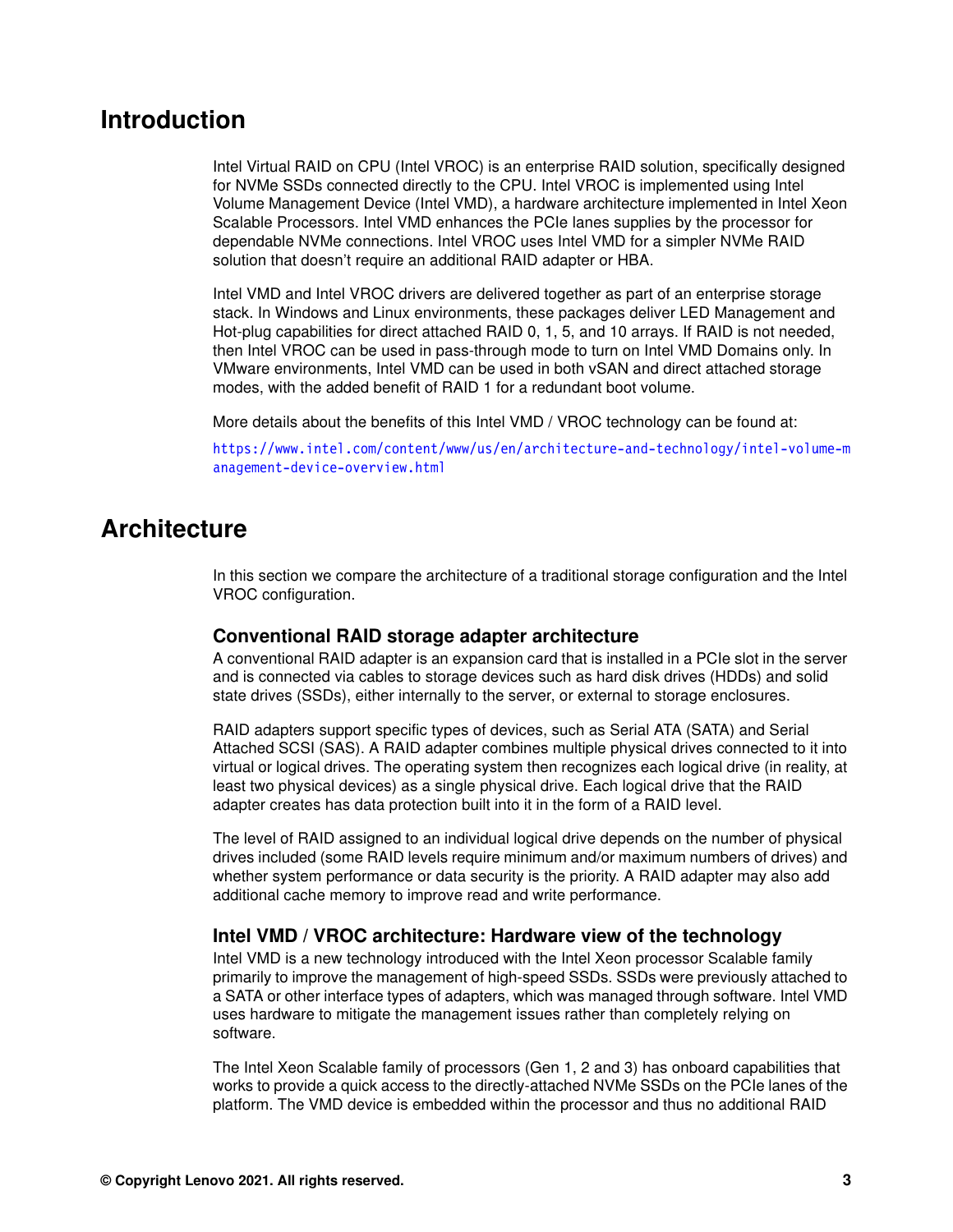adapter is required. These processors have a new hardware architecture, allowing NVMe SSDs to connect via PCIe connections and directly managed by processor.



The Intel VROC/VMD architecture is shown in [Figure 1.](#page-3-0)

<span id="page-3-0"></span>*Figure 1 Comparing a traditional storage architecture to Intel VROC*

For more details about the Intel VMD architecture, visit:

[https://software.intel.com/en-us/articles/intel-xeon-processor-scalable-family-tec](https://software.intel.com/en-us/articles/intel-xeon-processor-scalable-family-technical-overview) [hnical-overview](https://software.intel.com/en-us/articles/intel-xeon-processor-scalable-family-technical-overview)

#### **Intel VMD / VROC architecture: Software view of the technology**

From the software perspective, in addition to the CPU-integrated hardware functions, software drivers and utilities are implemented to support the Intel VMD and VROC functions.

Firstly, there is VROC firmware driver within the UEFI to handle the pre-boot RAID management functions as needed. This driver allows the OS to be installed on and boot from an Intel VROC RAID storage devices.

Secondly, there are several OS kernel space drivers needed to be implemented to support the media access, as well as RAID functions for the VROC. These include NVMe driver, VMD (Volume Management Device) driver and MD (multiple devices) driver:

- NVMe driver essentially implements the media administration and I/O access to the NVMe SSD storage devices.
- - VMD driver works with the VMD hardware controller inside the CPU PCIe root complex, which aggregates the attached NVMe SSD storage devices and maps the entire PCIe sub trees (child devices) into its own address space and enables more or less virtual HBAs for the connected NVMe SSDs.
- -MD driver is the driver to perform the VROC RAID function.

Thirdly, there are OS user space drivers and utilities needed to be implemented to support the RAID administration and management functions. These include mdadm and ledmon utilities:

 mdadm is the primary software to configure and manage Intel VROC RAID, which is a native Linux tool upgraded to support Intel VROC RAID functions.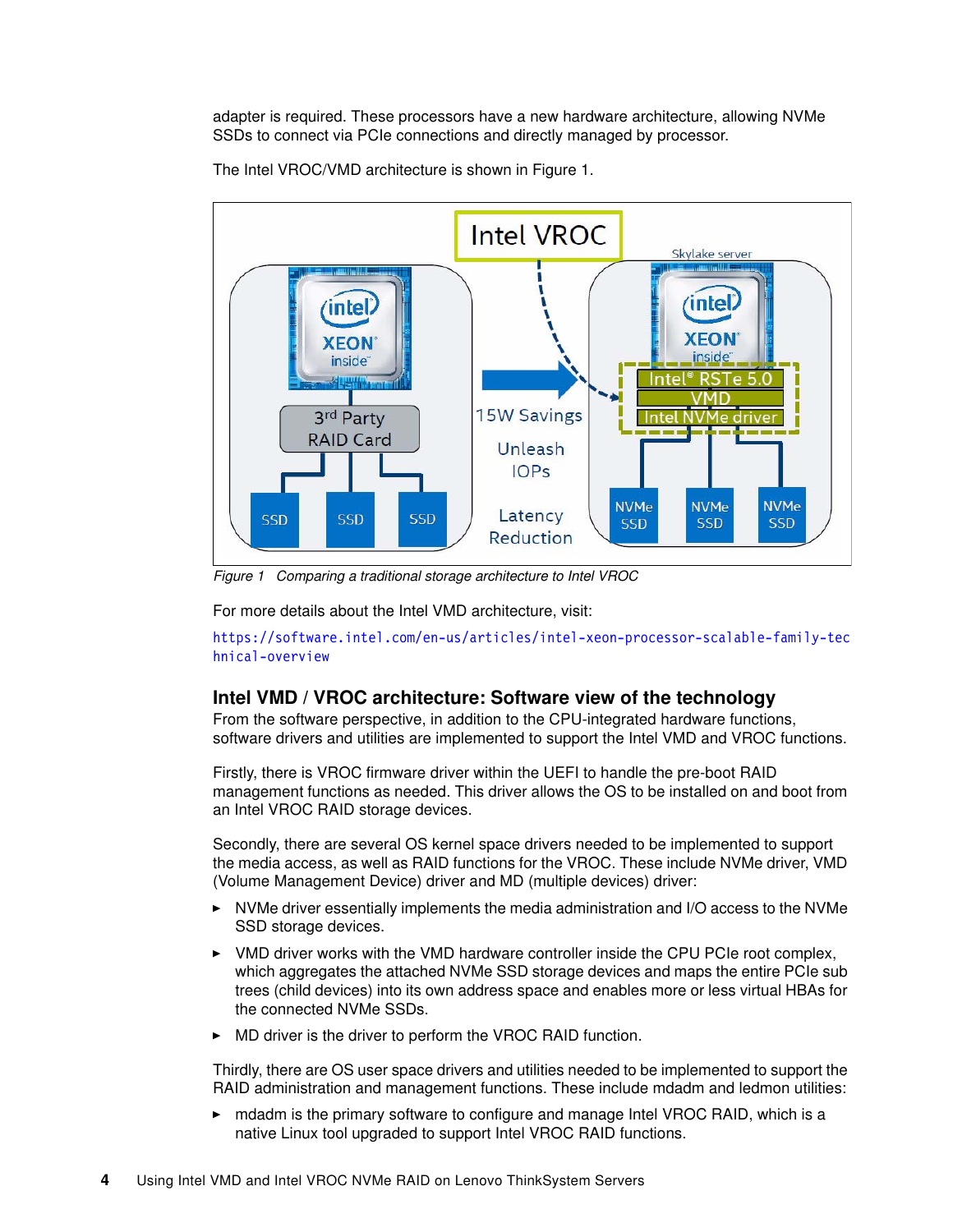► ledmon is a daemon process used to monitor the state of MD RAID devices or the state of block devices.

The relationship among the hardware and all the above-mentioned drivers and utilities are summarized in [Table 1.](#page-4-1)

| Layer           | <b>Driver</b>              |
|-----------------|----------------------------|
| OS User Space   | mdadm / ledmon (VROC)      |
| OS Kernel Space | md (VROC)<br>vmd<br>nyme   |
| UEFI            | <b>VROC FW driver</b>      |
| Hardware        | VMD in the CPU<br>NVMe SSD |

<span id="page-4-1"></span>*Table 1 Hardware and software layers*

## <span id="page-4-0"></span>**Intel VROC NVMe RAID support on ThinkSystem servers**

Intel VROC NVMe RAID is supported on

- ► ThinkSystem V2 servers with Gen 3 Intel Xeon Scalable processors (Ice Lake or Cedar Island).
- ► Selected ThinkSystem V1 servers with Gen 1 or Gen 2 Xeon Scalable processors, including SR650 and SR630

By default, VROC NVMe RAID support is limited to use with only Intel-branded NVMe drives. If you wish to enable RAID support for non-Intel NVMe SSDs, select the VROC Premium license using the ordering information in the following table. VROC Premium is fulfilled as a Feature on Demand (FoD) license and is activated via the XCC management processor user interface.

<span id="page-4-2"></span>*Table 2 Intel VROC Premium license*

| <b>Part number</b> | <b>Feature code</b> | <b>Description</b>                 |
|--------------------|---------------------|------------------------------------|
| 4L47A39164         | <b>B96G</b>         | Intel VROC (VMD NVMe RAID) Premium |

VROC Premium is only needed for non-Intel NVMe drives in a RAID configuration. You do not need the VROC Premium license upgrade under any of the following conditions:

- ► If you have Intel NVMe drives connected to the onboard NVMe ports, you do not need VROC Premium
- ► If you have non-Intel NVMe drives connected to the onboard NVMe ports, but you don't require RAID support, you do not need VROC Premium

VROC Premium license activation key is needed for non-Intel NVMe drives in a RAID configuration. You can include the feature code listed in [Table 2](#page-4-2) in your server order if you are using the configure-to-order process to purchase a server. The server will then arrive with the VROC Premium license already installed and activated.

Alternatively, purchase the part number listed in [Table 2](#page-4-2) and You will receive an email with instructions on how to obtain the activation key: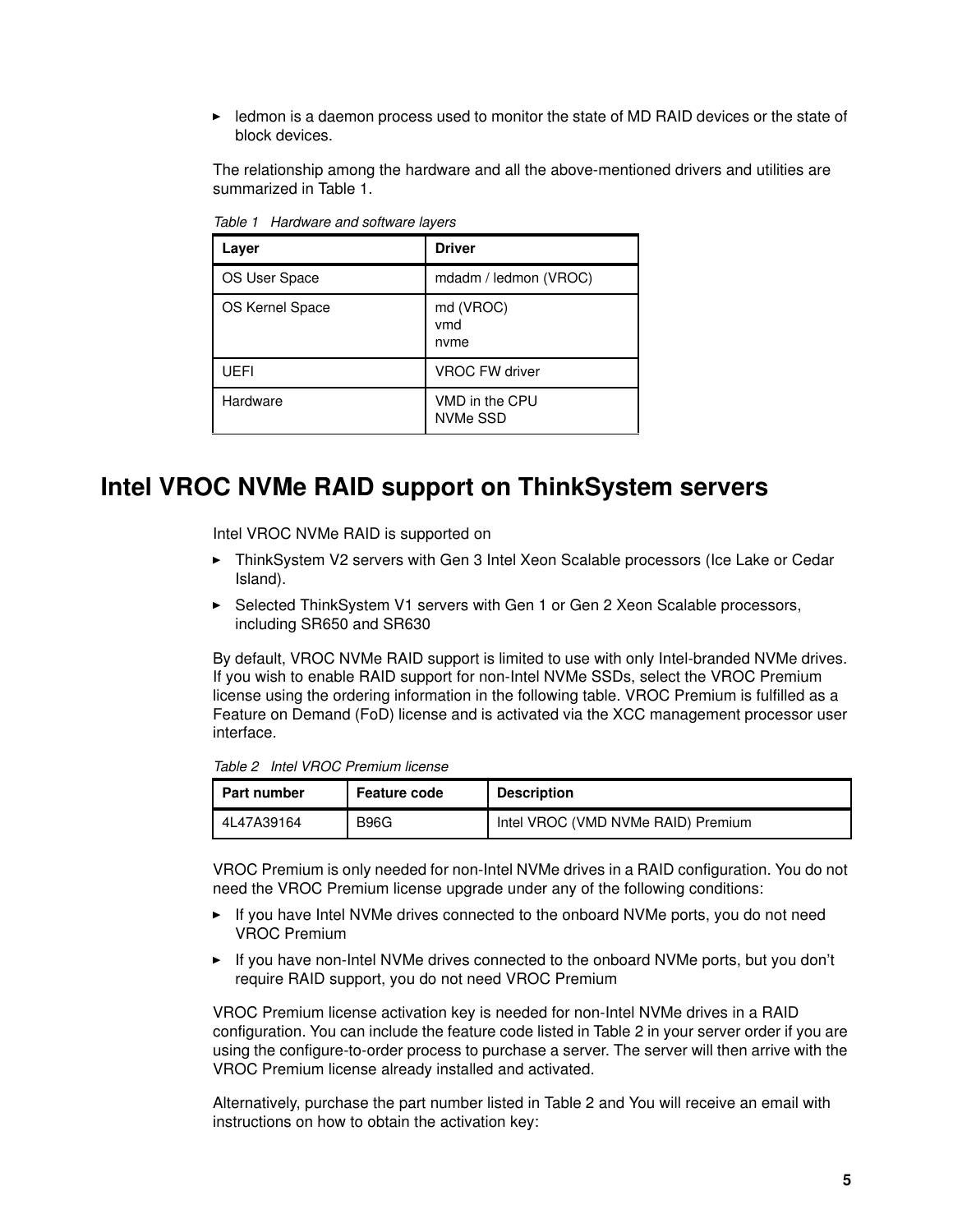- 1. Go to the Lenovo Key Management System web site, <https://fod.lenovo.com>
- 2. Click **Help** and click the link for **instructions on how to redeem your authorization codes**.
- 3. Review the document and follow the section "How to Redeem Authorization Code" to get the VROC Premium activation key from Lenovo.
- 4. Once the activation key file is received from Lenovo, open the web interface to the XClarity Controller of the server with the non-Intel NVMe drives.
- 5. Log in using your XCC credentials and click **BMC Configuration** → **Licence** and click the Upgrade Licence button as shown in [Figure 2](#page-5-0).

| Clarity Controller          | U   ThinkSystem SR860 V2  |                                                                        | System name: |                  |                    | < Export & USERID @ 9:58 AM = |
|-----------------------------|---------------------------|------------------------------------------------------------------------|--------------|------------------|--------------------|-------------------------------|
| <b>f</b> Home               | <b>License Management</b> |                                                                        |              |                  |                    | $\boldsymbol{Q}$              |
| <b>E</b> Events             | Upgrade License           | 面 Delete <export< th=""><th></th><th></th><th></th><th></th></export<> |              |                  |                    |                               |
| $\equiv$ Inventory          |                           |                                                                        |              |                  |                    |                               |
| <b>III</b> Utilization      | <b>Descriptor Type</b>    | <b>Feature Description</b>                                             |              | <b>UniqueIDs</b> | <b>Constraints</b> | <b>Status</b>                 |
| <b>e</b> Storage            |                           |                                                                        |              |                  |                    |                               |
| $\mathbb{Z}$ Remote Console |                           |                                                                        |              |                  |                    |                               |
| <b>≜</b> Firmware Update    |                           |                                                                        |              |                  |                    |                               |
| Server Configuration        |                           |                                                                        |              |                  |                    |                               |
| <b>V</b> BMC Configuration  |                           |                                                                        |              |                  |                    |                               |
| <b>Backup and Restore</b>   |                           |                                                                        |              |                  |                    |                               |
| License                     |                           |                                                                        |              |                  |                    |                               |
| <b>Network</b>              |                           |                                                                        |              |                  |                    |                               |

<span id="page-5-0"></span>*Figure 2 Adding the VROC Premium license to XCC*

6. Click **Browse** to locate the activation key you downloaded from the LKMS web site then click **Import** as shown in [Figure 3](#page-5-1).

| Featur | Add a new license?                                       | × | <b>Constraints</b> |
|--------|----------------------------------------------------------|---|--------------------|
|        | Invgy_fod_8022_7Z60LNVSIT0001_anyos_noarch.key<br>Browse |   |                    |
|        | Cancel<br><b>Import</b>                                  |   |                    |

<span id="page-5-1"></span>*Figure 3 Add a new license*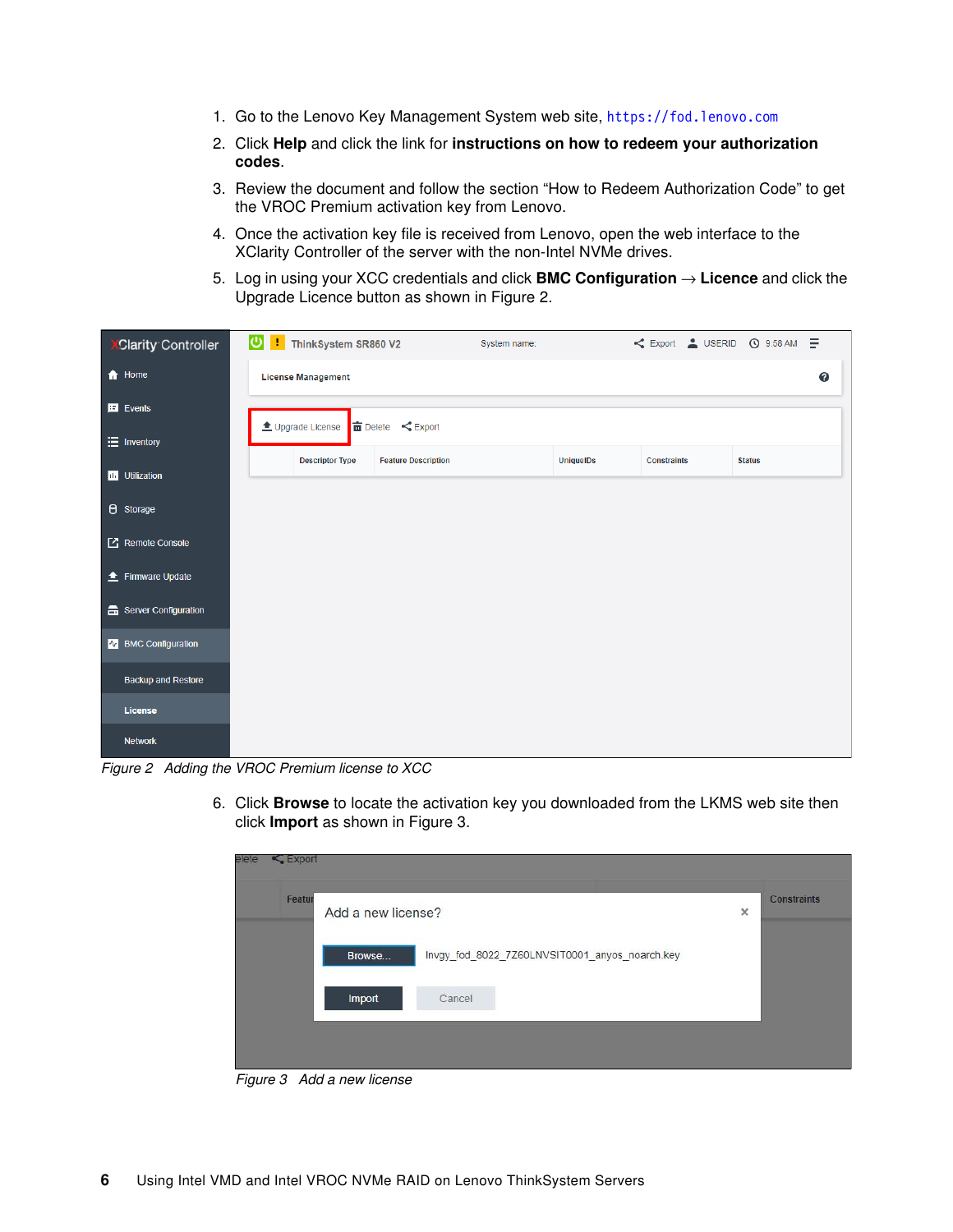The License Management screen now shows the license as shown in [Figure 4](#page-6-1). You can now configure VROC RAID using non-Intel NVMe drives.

|           | ▲ Upgrade License 面 Delete < Export |                                  |                  |                    |                      |
|-----------|-------------------------------------|----------------------------------|------------------|--------------------|----------------------|
|           | <b>Descriptor Type</b>              | <b>Feature Description</b>       | <b>UniquelDs</b> | <b>Constraints</b> | <b>Status</b>        |
| $\bigcap$ | 32802                               | Intel VROC VMD NVMe RAID Premium | 7Z60LNVSIT0001   | No Constraints     | License key is valid |

<span id="page-6-1"></span>*Figure 4 VROC Premium license applied*

# <span id="page-6-0"></span>**Implementing Intel VMD and Intel VROC NVMe**

In this section, we will demonstrate how the Intel VMD and VROC can be used with Lenovo ThinkSystem SR860 V2 server which is based on the 3rd Gen Intel Xeon Scalable processors.



*Figure 5 ThinkSystem SR860 V2*

The following operating systems are the minimum OS versions supported on the SR860 V2 that also support Intel VMD technology:

- Windows Server 2016 or later
- ► Red Hat Enterprise Linux 7.9 or later
- ► SUSE Linux Enterprise Server 12 SP5 or later
- -VMware ESXi 7.0 U1 or later

With the Windows and Linux OSes, VMD + VROC support the following RAID levels (Non-Intel-branded NVMe SSDs will require the Intel VROC Premium license applied to the server)

- -RAID 0
- -RAID 1
- -RAID 5
- $\blacktriangleright$  RAID 10

With VMware ESXi, RAID support is limited to RAID 1 only.

The ThinkSystem SR860 V2 server has 48x 2.5-inch hot-swap drive bays that are accessible from the front of the server. Depending on server configuration and installed backplanes, these bays are connected either to the integrated 6 Gbps SATA controller, one or more SAS/SATA RAID controllers or directly to PCIe lanes for NVMe drives.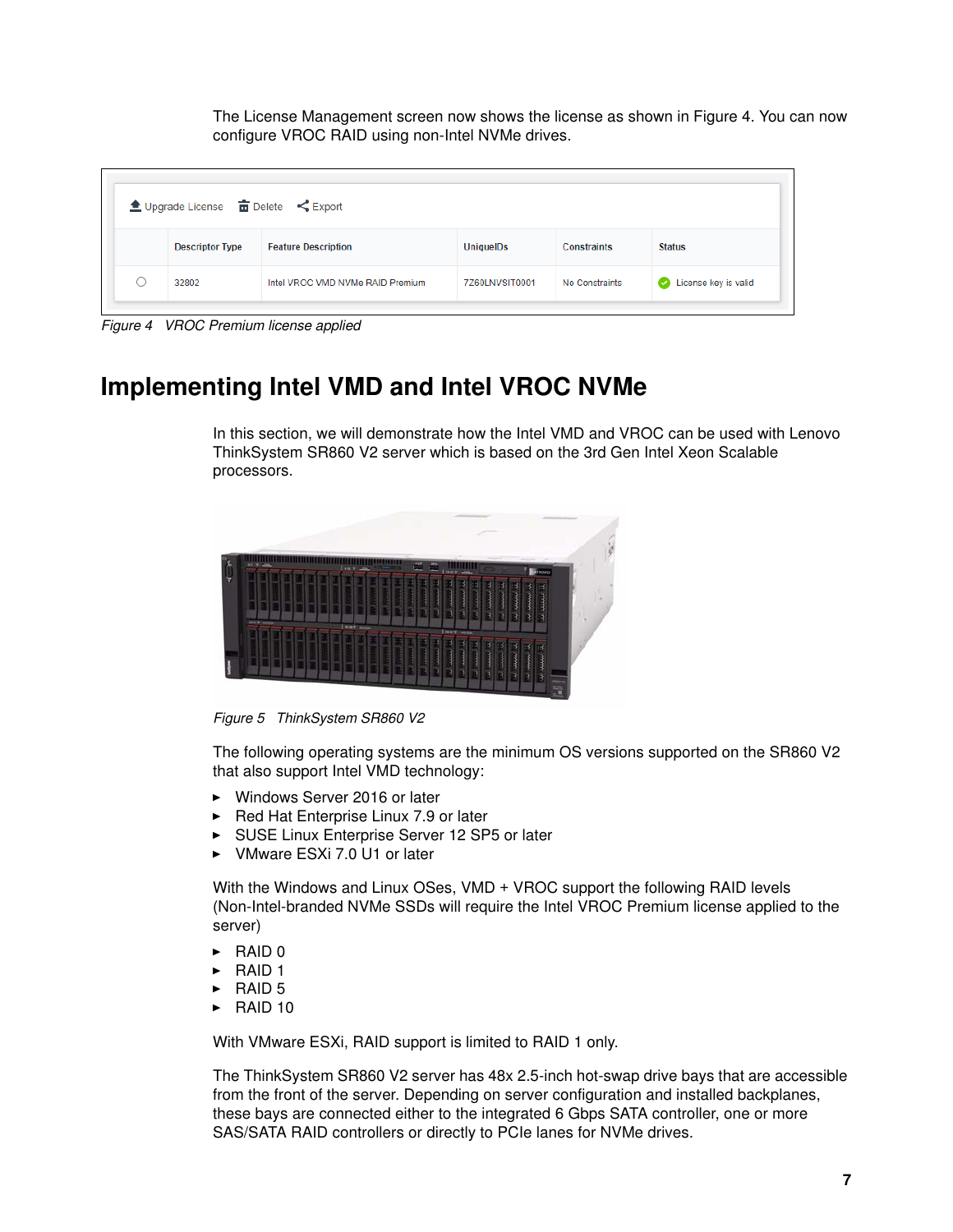In our test environment, we installed four Intel P4610 PCIe NVMe 3.2 TB SSDs directly to onboard PCIe connectors. Since these are Intel NVMe drives, the Intel VROC Premium license key was not needed.

#### **Configuring UEFI to enable VMD**

The steps to configure the server UEFI to enable the VMD feature are as follows.

- 1. Press F1 when prompted during server boot to enter System Setup
- 2. Select **System Settings** → **Devices and I/O Ports** → **Intel VMD Technology**. [Figure 6](#page-7-0)  appears.



*Figure 6 Intel VMD Technology screen in UEFI*

- <span id="page-7-0"></span>3. Press Enter to Enable VMD if it isn't already.
- 4. Save the settings and reboot the system
- 5. When prompted, press F1 to reenter System Setup.
- 6. Select System Settings > Storage. Here you should see the installed NVMe SSDs as well as an entry for Intel VROC, [Figure 7.](#page-7-1)

|                                                                                                                                                                  | Storage                                                                   |
|------------------------------------------------------------------------------------------------------------------------------------------------------------------|---------------------------------------------------------------------------|
| $\blacktriangleright$ NVMe SSD 01-00-0 Bay 0<br>▶ NVMe SSD 02-00-0 Bay 1<br>▶ NVMe SSD 03-00-0 Bay 2<br>▶ NVMe SSD 04-00-0 Bay 3<br>Intel(R) Virtual RAID on CPU | This formset allows the user<br>to manage Intel(R) Virtual<br>RAID on CPU |

<span id="page-7-1"></span>*Figure 7 Storage screen in UEFI*

This confirms that Intel VROC is enabled and ready to configure a RAID volume.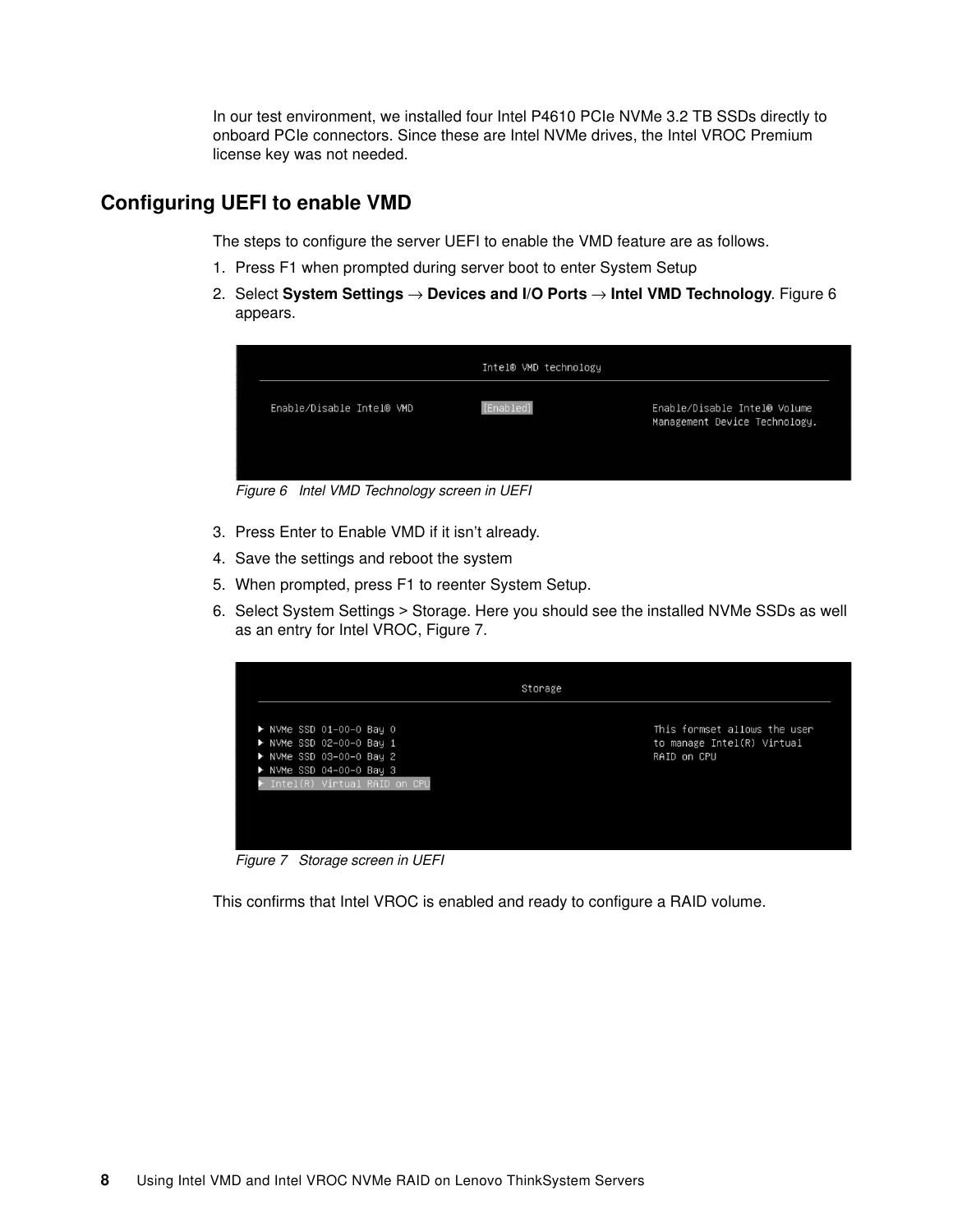#### **Creating a RAID volume in UEFI**

The steps to create a RAID volume in UEFI using Intel VROC are as follows.

1. In UEFI, select **System Settings** → **Storage** → **Intel Virtual RAID on CPU**. [Figure 8](#page-8-0) appears.



*Figure 8 Intel VROC page in System Setup*

<span id="page-8-0"></span>2. Select **All Intel VMD Controller**. [Figure 9](#page-8-1) appears.

| Intel VROC Managed VMD                                                                                                                                                                                                                                                                                                                                                                                                         |                                                 |
|--------------------------------------------------------------------------------------------------------------------------------------------------------------------------------------------------------------------------------------------------------------------------------------------------------------------------------------------------------------------------------------------------------------------------------|-------------------------------------------------|
| All Intel VMD Controllers<br>▶ Create RAID Volume                                                                                                                                                                                                                                                                                                                                                                              | This page allows you to create<br>a RAID volume |
| Non–RAID Physical Disks:<br>▶ SSDPE2KE032T8L SN:PHLN951301PD3P2BGN, 2980.82GB<br>Port 2:0, Slot 0, CPU1, VMD1, BDF 01:00.0<br>▶ SSDPE2KE032T8L SN:PHLN951301P63P2BGN, 2980.82GB<br>Port 2:1, Slot 1, CPU1, VMD1, BDF 02:00.0<br>▶ SSDPE2KE032T8L SN:PHLN951302UK3P2BGN, 2980.82GB<br>Port 2:2, Slot 2, CPU1, VMD1, BDF 03:00.0<br>SSDPE2KE032T8L SN:PHLN951301KS3P2BGN, 2980.82GB<br>Port 2:3, Slot 3, CPU1, VMD1, BDF 04:00.0 |                                                 |

<span id="page-8-1"></span>*Figure 9 Intel VROC Managed VMD page*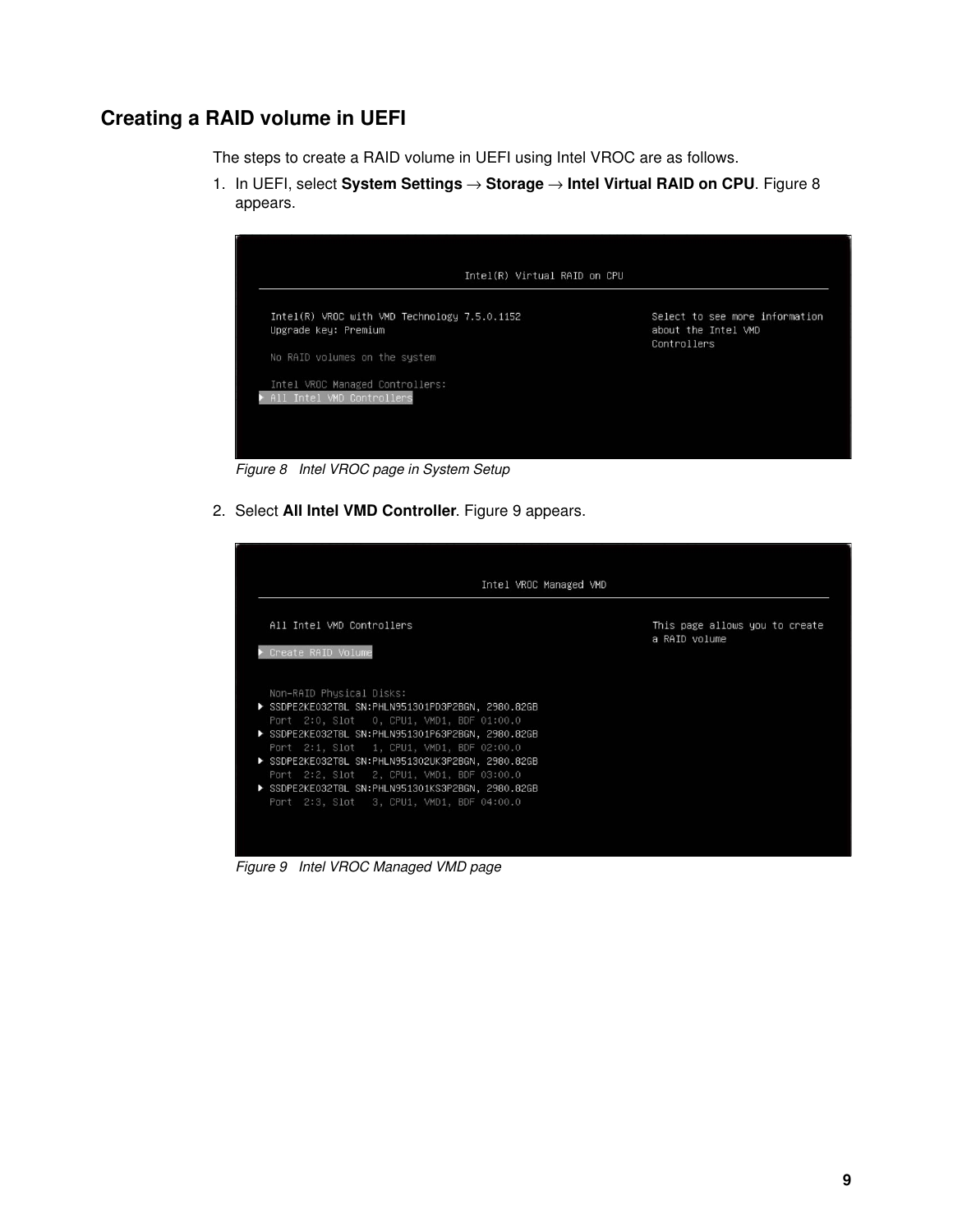- 3. Select **Create RAID Volume**.
- 4. For RAID Level, select **RAID5 (Parity)** as shown in [Figure 10.](#page-9-0)

|                                                                                                                                                                                                                                                                                                                               | Create RAID Volume                                                                                                                 |                       |
|-------------------------------------------------------------------------------------------------------------------------------------------------------------------------------------------------------------------------------------------------------------------------------------------------------------------------------|------------------------------------------------------------------------------------------------------------------------------------|-----------------------|
| Create RAID Volume                                                                                                                                                                                                                                                                                                            |                                                                                                                                    | ▲ Select RAID Level   |
| Name:<br>RAID Level:<br>Enable RAID Spanned over VMD<br>Controllers:                                                                                                                                                                                                                                                          | Volume0<br>[RAID5(Parity)]<br>$\Box$                                                                                               |                       |
| Select Disks:<br>SSDPE2KE032T8L<br>SN:PHLN951301PD3P2BGN, 2980.82GB<br>Port 2:0 CPU1 VMD1<br>SSDPE2KE032T8L<br>SN:PHLN951301P63P2BGN, 2980.82GB<br>Port 2:1 CPU1 VMD1<br>SSDPE2KE032T8L<br>SN:PHLN951302UK3P2BGN, 2980.82GB<br>Port 2:2 CPU1 VMD1<br>SSDPE2KE032T8L<br>SN:PHLN951301KS3P2BGN, 2980.82GB<br>Port 2:3 CPU1 VMD1 | RAID Level: -<br>RAIDO(Stripe)<br>RAID1(Mirror)<br>RAID5(Parity)<br>RAID10(RAID0+1)<br>$\Box$<br>$\begin{bmatrix} 1 \end{bmatrix}$ |                       |
| ↑↓=Move Highlight                                                                                                                                                                                                                                                                                                             | <enter>=Select Entry</enter>                                                                                                       | <esc>=Backwards</esc> |

<span id="page-9-0"></span>*Figure 10 Create RAID volume*

- 5. Leave **Enable RADI Spanned over VVMD** unselected. We are installing a bootable OS on this RAID volume and this option is for Data RAID only. OS boot from such RAID is not supported.
- 6. Select all disks.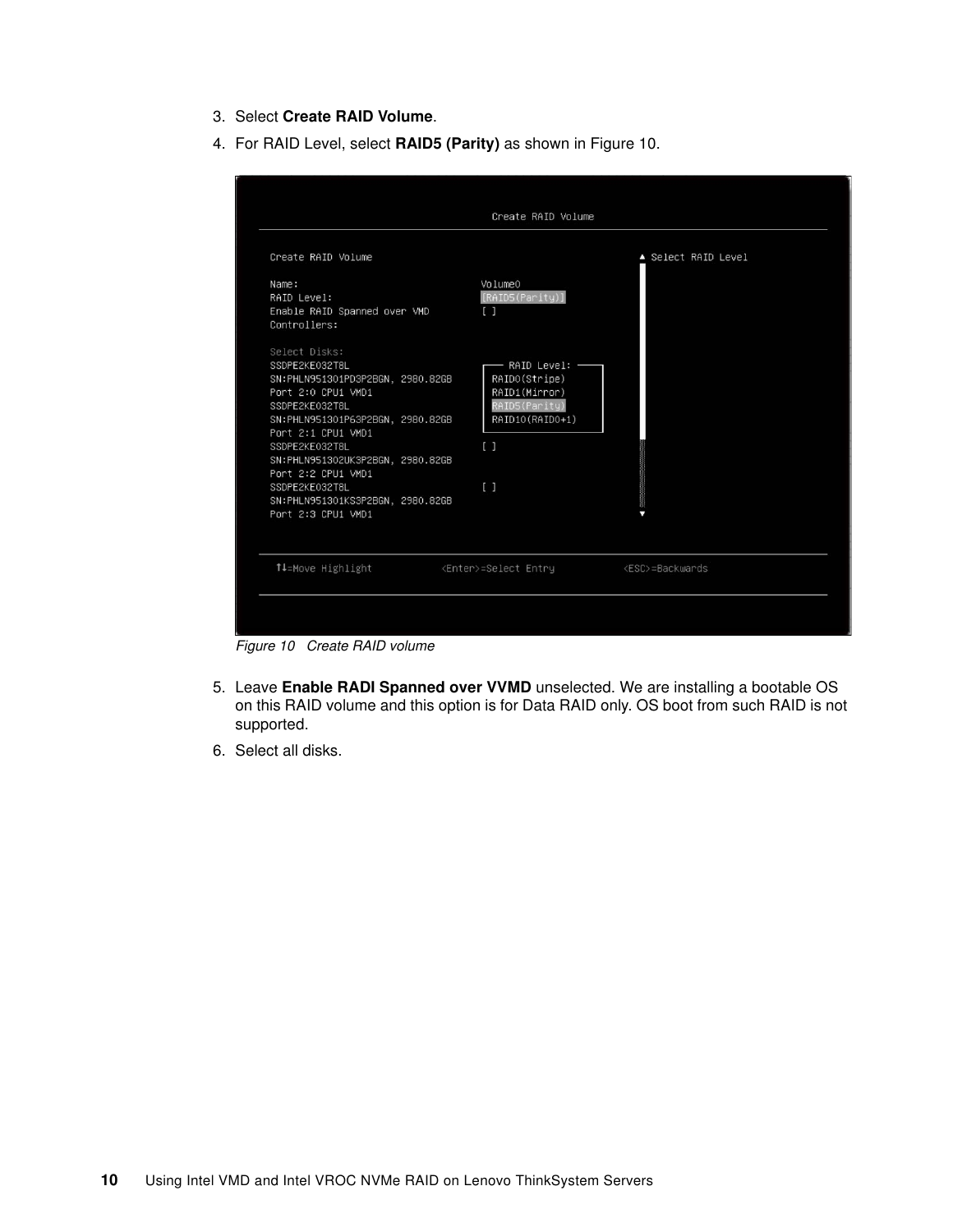7. Scroll down and select **Create Volume** as shown in [Figure 11](#page-10-0) to make the configuration take effect.

|                                  | Create RAID Volume           |                            |
|----------------------------------|------------------------------|----------------------------|
|                                  |                              |                            |
|                                  |                              | ▲ Create a volume with the |
| Select Disks:                    |                              | settings specified above   |
| SSDPE2KE032T8L                   | [X]                          |                            |
| SN:PHLN951301PD3P2BGN, 2980.82GB |                              |                            |
| Port 2:0 CPU1 VMD1               |                              |                            |
| SSDPE2KE032T8L                   | [X]                          |                            |
| SN:PHLN951301P63P2BGN, 2980.82GB |                              |                            |
| Port 2:1 CPU1 VMD1               |                              |                            |
| SSDPE2KE032T8L                   | [X]                          |                            |
| SN:PHLN951302UK3P2BGN, 2980.82GB |                              |                            |
| Port 2:2 CPU1 VMD1               |                              |                            |
| SSDPE2KE032T8L                   | [X]                          |                            |
| SN:PHLN951301KS3P2BGN, 2980.82GB |                              |                            |
| Port 2:3 CPU1 VMD1               |                              |                            |
| Strip Size:                      | [32KB]                       |                            |
| Capacity (GB):                   | 8495.33                      |                            |
| RWH Policy                       | [Disable]                    |                            |
|                                  |                              |                            |
| ← Create Volume                  |                              |                            |
|                                  |                              |                            |
|                                  |                              |                            |
| ↑↓=Move Highlight                | <enter>=Select Entry</enter> | <esc>=Backwards</esc>      |
|                                  |                              |                            |

<span id="page-10-0"></span>*Figure 11 Create Volume*

8. The RAID Volume has now been created as Volume0 as shown in [Figure 12.](#page-10-1)

| Intel VROC Managed VMD<br>All Intel VMD Controllers<br>Select to see more information<br>about the RAID Volume<br>▶ Create RAID Volume<br>RAID Volumes:<br>VolumeO, RAID5(Parity), 8495.33GB, Normal |  |  |
|------------------------------------------------------------------------------------------------------------------------------------------------------------------------------------------------------|--|--|
|                                                                                                                                                                                                      |  |  |
|                                                                                                                                                                                                      |  |  |
|                                                                                                                                                                                                      |  |  |
|                                                                                                                                                                                                      |  |  |
|                                                                                                                                                                                                      |  |  |

<span id="page-10-1"></span>*Figure 12 Volume created*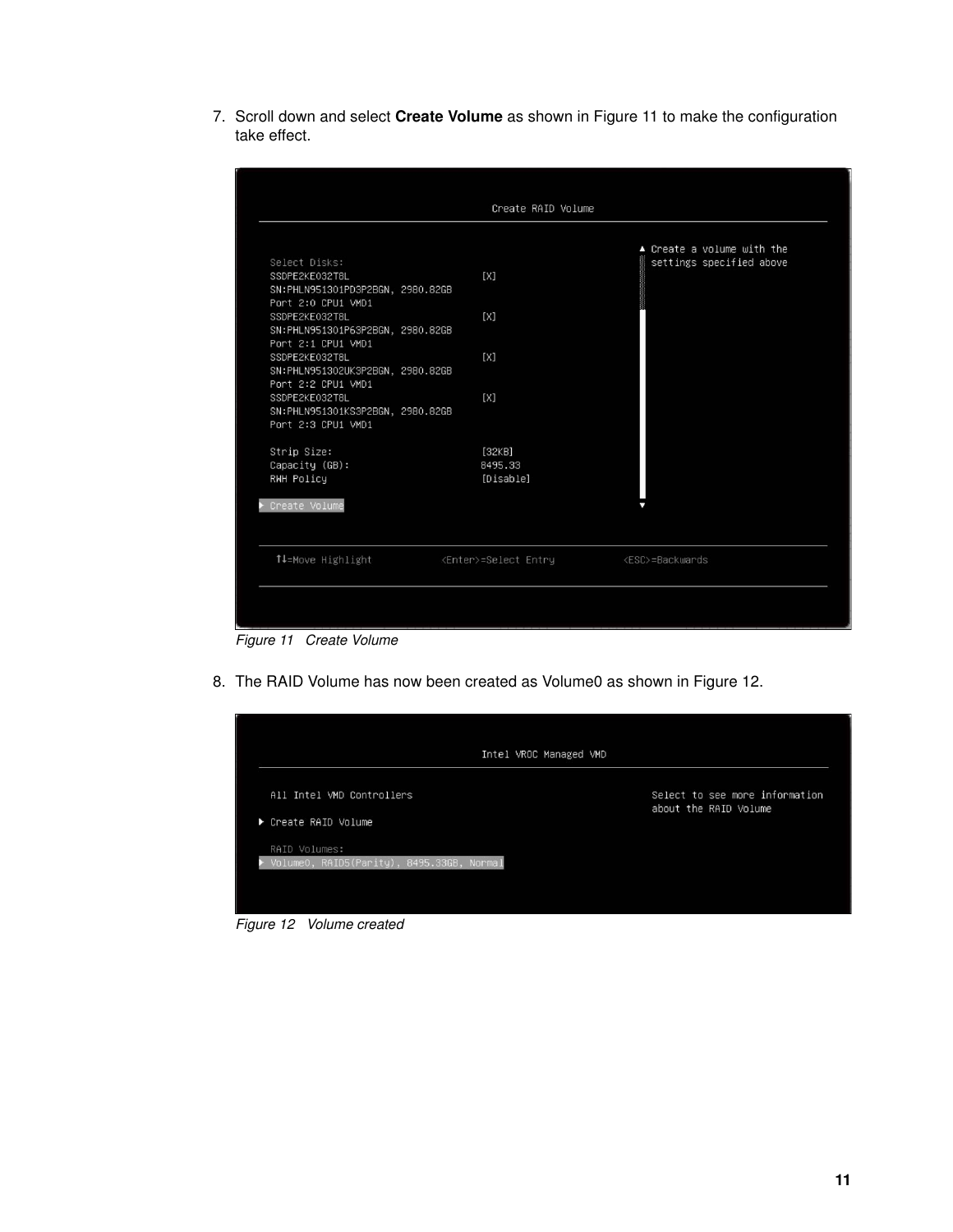9. You can verify this by checking its details as shown in [Figure 13](#page-11-0).

|                                                                                                                                                                                                                                                                                                                                                                             | RAID VOLUME INFO                                                                   |               |
|-----------------------------------------------------------------------------------------------------------------------------------------------------------------------------------------------------------------------------------------------------------------------------------------------------------------------------------------------------------------------------|------------------------------------------------------------------------------------|---------------|
| RAID VOLUME INFO                                                                                                                                                                                                                                                                                                                                                            |                                                                                    | ▲ Volume name |
| Volume Actions<br>$\blacktriangleright$ Delete                                                                                                                                                                                                                                                                                                                              |                                                                                    |               |
| Name:<br>RAID Level:<br>Strip Size:<br>Size:<br>Status:<br>Bootable:<br>Block size:<br>RWH Policy:<br>RAID Member Disks:<br>SSDPE2KE032T8L SN:PHLN951301PD3P2BGN, 2980.82GB<br>Port 2:0, Slot 0, CPU1, VMD1, BDF 01:00.0<br>SSDPE2KE032T8L SN:PHLN951301P63P2BGN, 2980.82GB<br>Port 2:1, Slot 1, CPU1, VMD1, BDF 02:00.0<br>SSDPE2KE032T8L SN:PHLN951302UK3P2BGN, 2980.82GB | Volume0<br>RAID5(Parity)<br>32KB<br>8495.33GB<br>Normal<br>Yes<br>512<br>[Disable] |               |
|                                                                                                                                                                                                                                                                                                                                                                             |                                                                                    |               |
|                                                                                                                                                                                                                                                                                                                                                                             |                                                                                    |               |

<span id="page-11-0"></span>*Figure 13 Volume details*

10.Save the settings and reboot the system.

At this point, we can start to install RHEL 8.2 on the newly-created RAID-5 volume.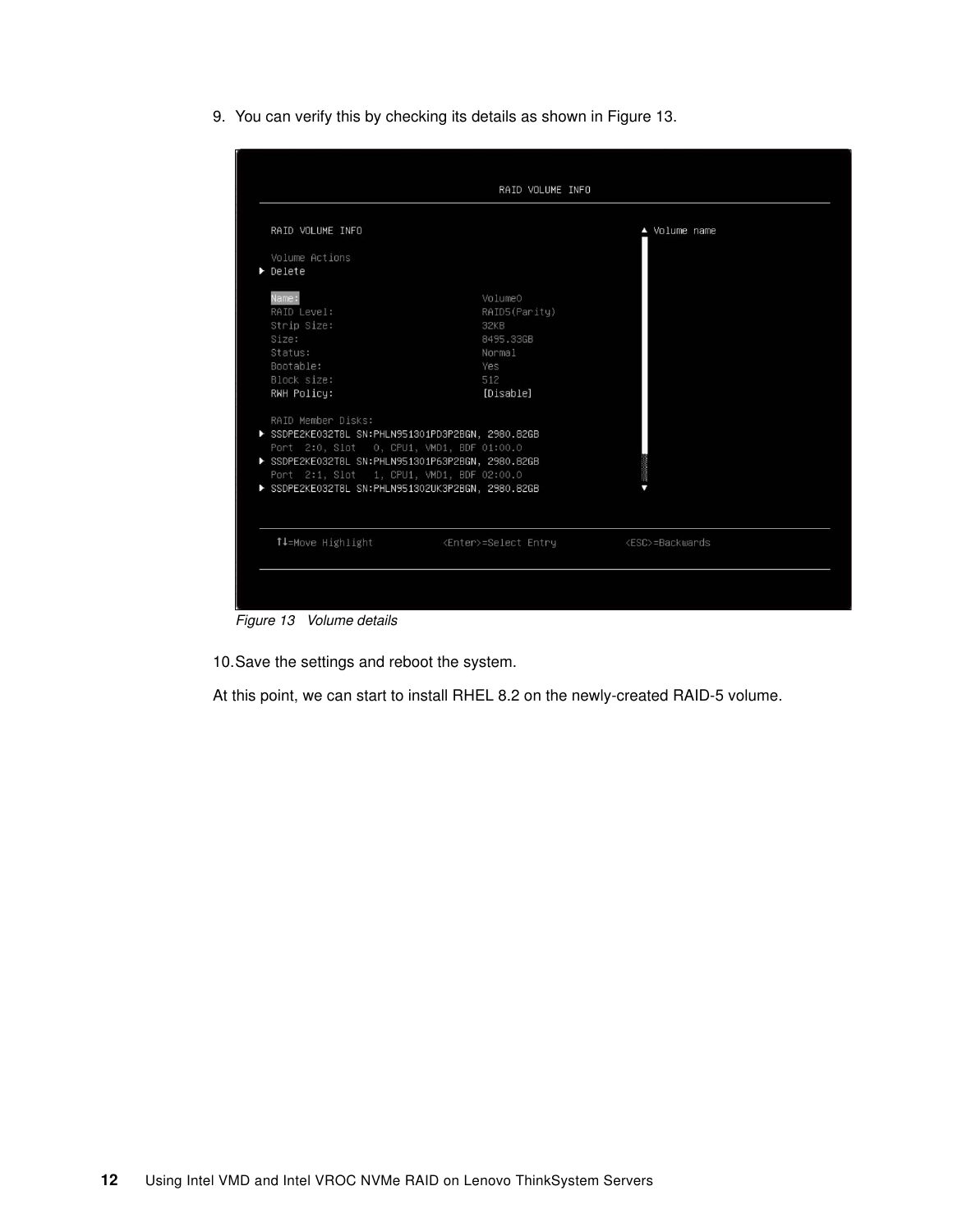After starting the OS install, in the Installation Destination screen, select the **BIOS RAID set (raid5)** as the target as shown in [Figure 14](#page-12-1), and follow the installation instructions to install the operating system.



*Figure 14 Selecting the NVMe RAID volume as the installation drive*

#### <span id="page-12-1"></span>**Verify the VMD and VROC functions in the OS**

After the RHEL 8.2 OS installation, boot the OS, and do the following:

1. Check the NVMe disks existence with following commands:

**fdisk -l | grep nvme ls -l /dev/nvme\* lsblk | grep nvme**

Output is shown in [Example 1](#page-12-0).

<span id="page-12-0"></span>*Example 1 Commands to verify existences of NVMe drives*

```
[root@localhost ~]# fdisk -l | grep nvme
Disk /dev/nvme0n1: 2.9 TiB, 3200631791616 bytes, 6251233968 sectors
Disk /dev/nvme3n1: 2.9 TiB, 3200631791616 bytes, 6251233968 sectors
Disk /dev/nvme2n1: 2.9 TiB, 3200631791616 bytes, 6251233968 sectors
Disk /dev/nvme1n1: 2.9 TiB, 3200631791616 bytes, 6251233968 sectors 
[root@localhost ~]# ls -l /dev/nvme*
```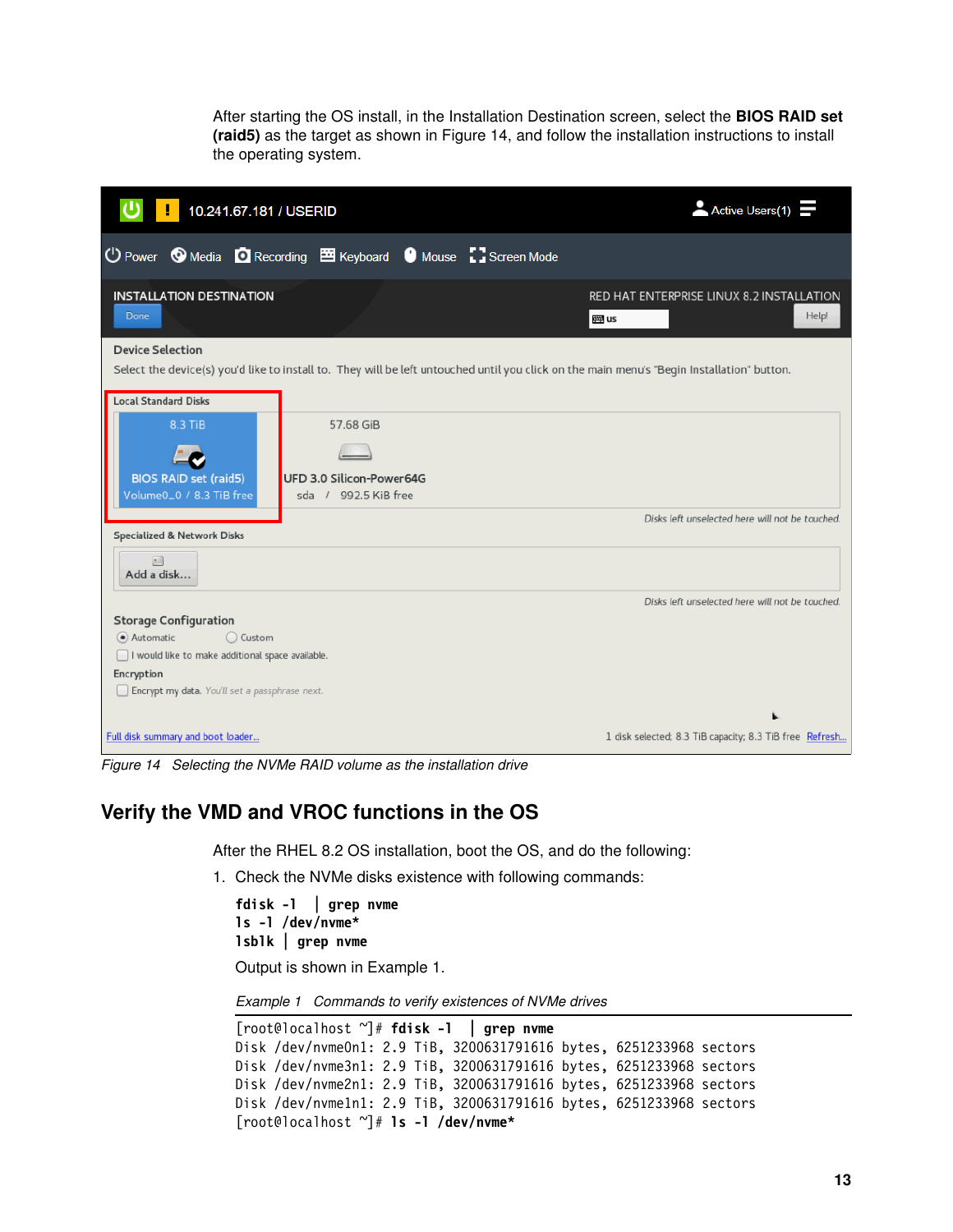```
crw-------. 1 root root 242, 0 Oct 29 05:25 /dev/nvme0
brw-rw----. 1 root disk 259, 0 Oct 29 05:25 /dev/nvme0n1
crw-------. 1 root root 242, 1 Oct 29 05:25 /dev/nvme1
brw-rw----. 1 root disk 259, 3 Oct 29 05:25 /dev/nvme1n1
crw-------. 1 root root 242, 2 Oct 29 05:25 /dev/nvme2
brw-rw----. 1 root disk 259, 2 Oct 29 05:25 /dev/nvme2n1
crw-------. 1 root root 242, 3 Oct 29 05:25 /dev/nvme3
brw-rw----. 1 root disk 259, 1 Oct 29 05:25 /dev/nvme3n1
[root@localhost ~]# lspci | grep -i non-vol
10000:01:00.0 Non-Volatile memory controller: Intel Corporation NVMe Datacenter 
SSD [3DNAND, Beta Rock Controller]
10000:02:00.0 Non-Volatile memory controller: Intel Corporation NVMe Datacenter 
SSD [3DNAND, Beta Rock Controller]
10000:03:00.0 Non-Volatile memory controller: Intel Corporation NVMe Datacenter 
SSD [3DNAND, Beta Rock Controller]
10000:04:00.0 Non-Volatile memory controller: Intel Corporation NVMe Datacenter 
SSD [3DNAND, Beta Rock Controller]
[root@localhost ~]# lsblk | grep nvme
nvme0n1 259:0 0 2.9T 0 disk 
nvme3n1 259:1 0 2.9T 0 disk 
nvme2n1 259:2 0 2.9T 0 disk 
nvme1n1 259:3 0 2.9T 0 disk
```
2. Check the VMD enablement with the following commands:

```
lspci -tv
ls -al /sys/block
dmesg | grep -i vmd
```
Output is shown in [Example 2](#page-13-0). Note the following:

- The **lspci** command shows that Domain 10000:00 is added by VMD in PCI buses information.
- The **ls /sys/block** command output shows that 0000:39:05.5 is VMD device and pci10000:00 is PCIe domain added by VMD)
- The dmesg command allows you to check VMD device messages in the OS log

<span id="page-13-0"></span>*Example 2 Commands to check that VMD has been enabled*

```
[root@localhost block]# lspci -tv
+-[10000:00]-+-00.0-[01]----00.0 Intel Corporation NVMe Datacenter SSD 
[3DNAND, Beta Rock Controller]
               | +-01.0-[02]----00.0 Intel Corporation NVMe Datacenter SSD 
[3DNAND, Beta Rock Controller]
               | +-02.0-[03]----00.0 Intel Corporation NVMe Datacenter SSD 
[3DNAND, Beta Rock Controller]
               | \-03.0-[04]----00.0 Intel Corporation NVMe Datacenter SSD 
[3DNAND, Beta Rock Controller]
... (skipped)
[root@localhost block]# ls -al /sys/block
total 0
drwxr-xr-x. 2 root root 0 Oct 29 05:25 .
dr-xr-xr-x. 13 root root 0 Oct 29 05:25 ..
lrwxrwxrwx. 1 root root 0 Oct 29 05:25 dm-0 -> ../devices/virtual/block/dm-0
lrwxrwxrwx. 1 root root 0 Oct 29 05:25 dm-1 -> ../devices/virtual/block/dm-1
lrwxrwxrwx. 1 root root 0 Oct 29 05:25 dm-2 -> ../devices/virtual/block/dm-2
```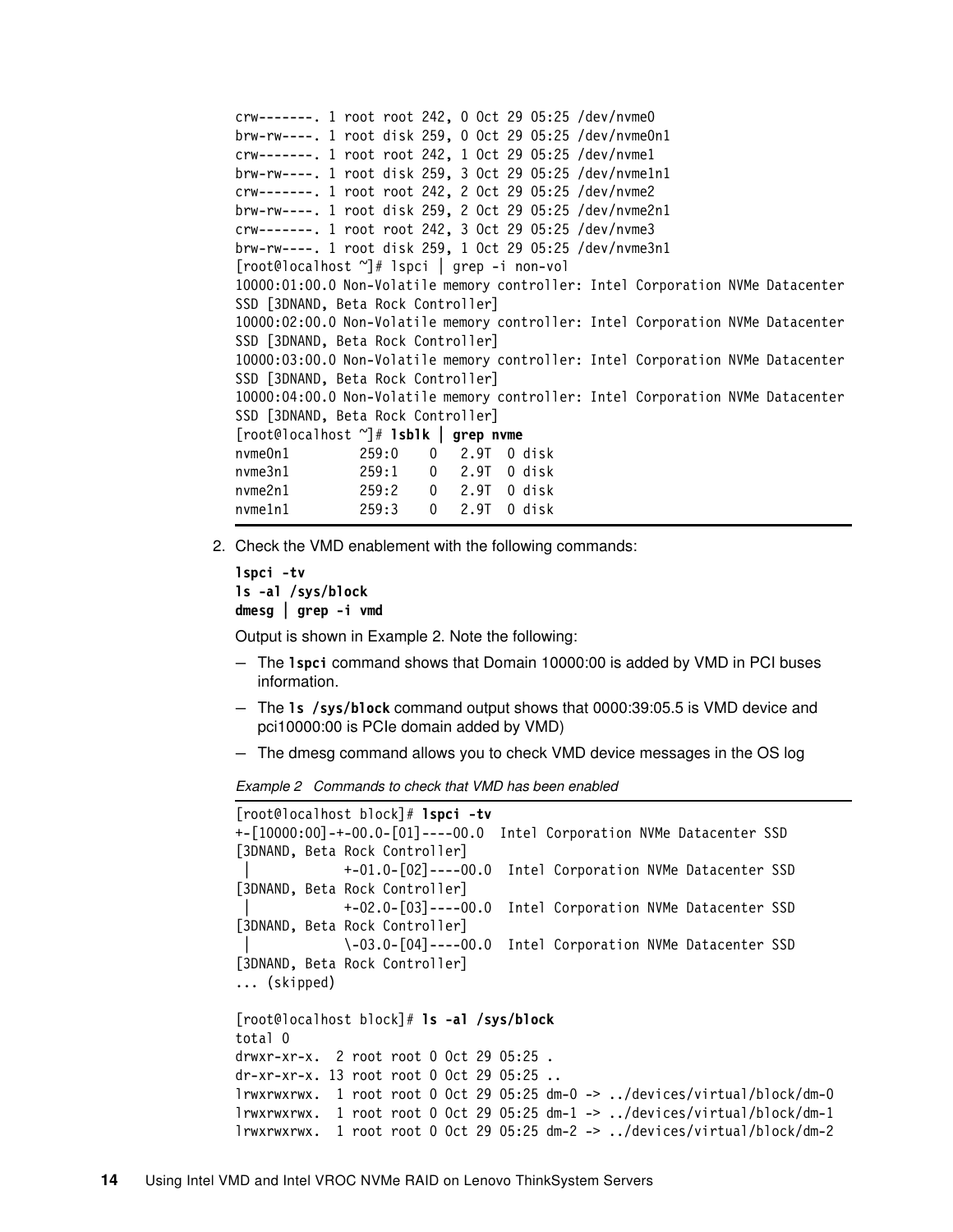```
lrwxrwxrwx. 1 root root 0 Oct 29 05:25 md126 -> ../devices/virtual/block/md126
lrwxrwxrwx. 1 root root 0 Oct 29 05:25 md127 -> ../devices/virtual/block/md127
lrwxrwxrwx. 1 root root 0 Oct 29 05:25 nvme0n1 -> 
../devices/pci0000:39/0000:39:05.5/pci10000:00/10000:00:00.0/10000:01:00.0/nvme
/nvme0/nvme0n1
lrwxrwxrwx. 1 root root 0 Oct 29 05:25 nvme1n1 -> 
../devices/pci0000:39/0000:39:05.5/pci10000:00/10000:00:01.0/10000:02:00.0/nvme
/nvme1/nvme1n1
lrwxrwxrwx. 1 root root 0 Oct 29 05:25 nvme2n1 -> 
../devices/pci0000:39/0000:39:05.5/pci10000:00/10000:00:02.0/10000:03:00.0/nvme
/nvme2/nvme2n1
lrwxrwxrwx. 1 root root 0 Oct 29 05:25 nvme3n1 -> 
../devices/pci0000:39/0000:39:05.5/pci10000:00/10000:00:03.0/10000:04:00.0/nvme
/nvme3/nvme3n1 
[root@localhost block]# dmesg | grep -i vmd
[ 2.289217] vmd 0000:39:05.5: PCI host bridge to bus 10000:00
[ 2.291104] vmd 0000:39:05.5: Bound to PCI domain 10000
[ 2.294872] vmd 0000:84:05.5: PCI host bridge to bus 10001:00
[ 2.297417] vmd 0000:84:05.5: Bound to PCI domain 10001
... (skipped)
```
#### **Additional RAID function**

The above instructions have demonstrated that the OS can be installed on the RAID volume that is previously created within the UEFI after enabling the VMD feature.

For other functions such as detailed RAID information, the creation of a new RAID within the OS, or the RAID volumes management etc, use the mdadm command line utility, which supports the intel Matrix Storage Manager (IMSM) metadata format. See [Figure 15](#page-14-0).

| [root@localhost ~]# mdadm --detail-platform                                                         |
|-----------------------------------------------------------------------------------------------------|
| mdadm: imsm capabilities not found for controller: /sys/devices/pci0000:00/0000:00:17.0 (type SATA) |
| mdadm: imsm capabilities not found for controller: /sys/devices/pci0000:00/0000:00:11.5 (type SATA) |
| Platform: Intel(R) Virtual RAID on CPU                                                              |
| Version: 7.5.0.1152                                                                                 |
|                                                                                                     |
| RAID Levels : raid0 raid1 raid10 raid5                                                              |
| Chunk Sizes : 4k 8k 16k 32k 64k 128k                                                                |
| 2TB volumes : supported                                                                             |
| 2TB disks : supported                                                                               |
| Max Disks : 48                                                                                      |
| Max Volumes : 2 per array, 24 per controller                                                        |
| 3rd party NVMe : supported                                                                          |
| I/O Controller : /sys/devices/pci0000:39/0000:39:05.5 (VMD)                                         |
| NVMe under VMD : /dev/nvme0n1 (PHLN951301PD3P2BGN)                                                  |
| NVMe under VMD : /dev/nvme3n1 (PHLN951301KS3P2BGN)                                                  |
| NVMe under VMD : /dev/nvme2n1 (PHLN951302UK3P2BGN)                                                  |
| NVMe under VMD : /dev/nvme1n1 (PHLN951301P63P2BGN)                                                  |
| I/O Controller : /sys/devices/pci0000:84/0000:84:05.5 (VMD)                                         |
| $[root@localhost ~]$ #                                                                              |
|                                                                                                     |

<span id="page-14-0"></span>*Figure 15 mdadm command*

For more details about the usage of mdadm command line utility, please refer to the intel document which can be found on the web:

- Intel VROC Linux Software User Guide

[https://www.intel.com/content/dam/support/us/en/documents/memory-and-storage/ss](https://www.intel.com/content/dam/support/us/en/documents/memory-and-storage/ssd-software/Linux_VROC_6-0_User_Guide.pdf) [d-software/Linux\\_VROC\\_6-0\\_User\\_Guide.pdf](https://www.intel.com/content/dam/support/us/en/documents/memory-and-storage/ssd-software/Linux_VROC_6-0_User_Guide.pdf)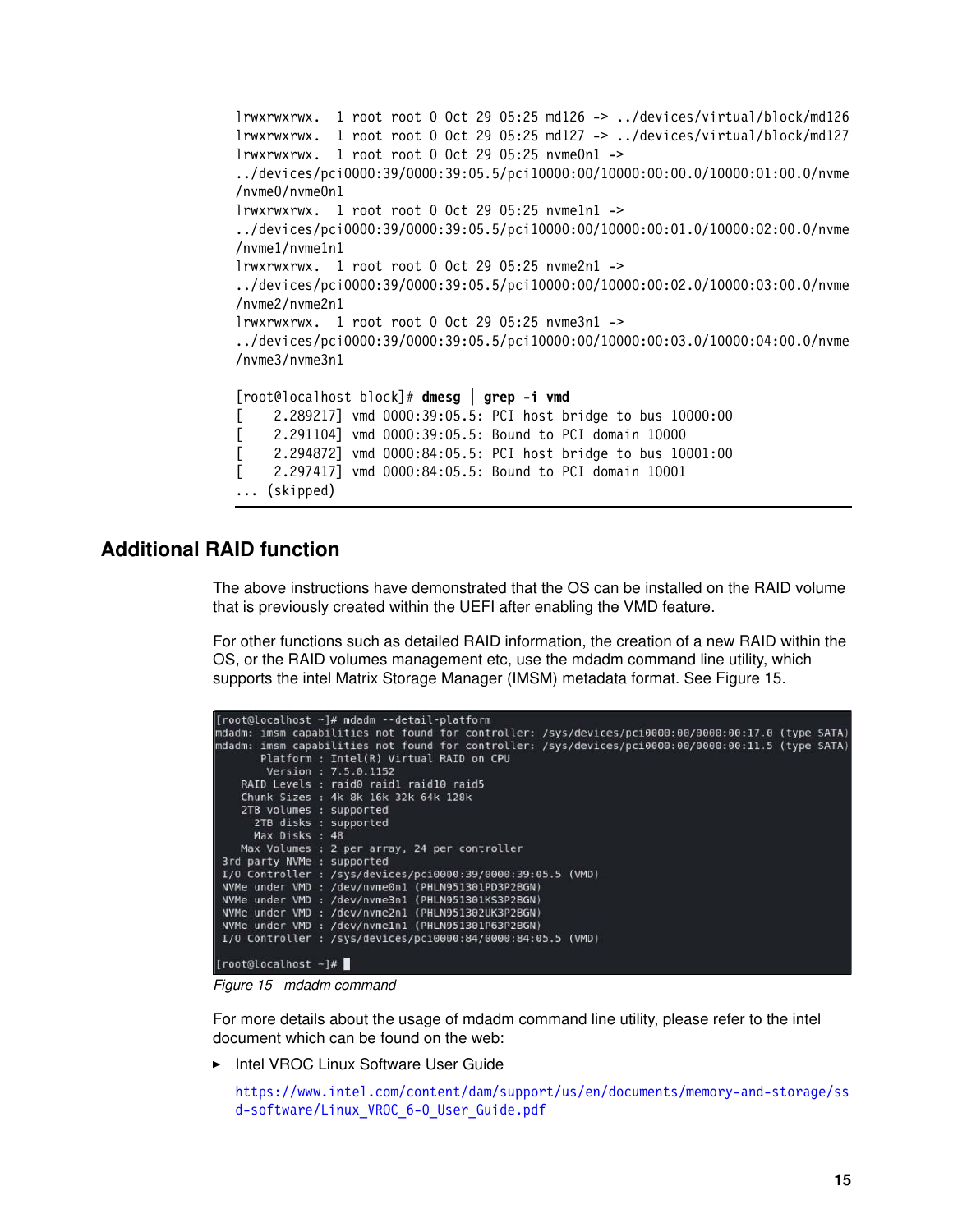# <span id="page-15-0"></span>**Change history**

October 25, 2021

- ► ThinkSystem SR650 and SR630 now support Intel VROC NVMe RAID "Intel VROC [NVMe RAID support on ThinkSystem servers" on page 5](#page-4-0)
- ► Clarified the RAID levels supported "Implementing Intel VMD and Intel VROC NVMe" on [page 7](#page-6-0)

First published: May 17, 2021

# <span id="page-15-1"></span>**Author**

Kelvin Shieh is the OS Development Technical Lead for the Lenovo Infrastructure Solutions Group, based in Taipei, Taiwan.

Thanks to the following people for their contributions to this project:

- David Watts, Lenovo Press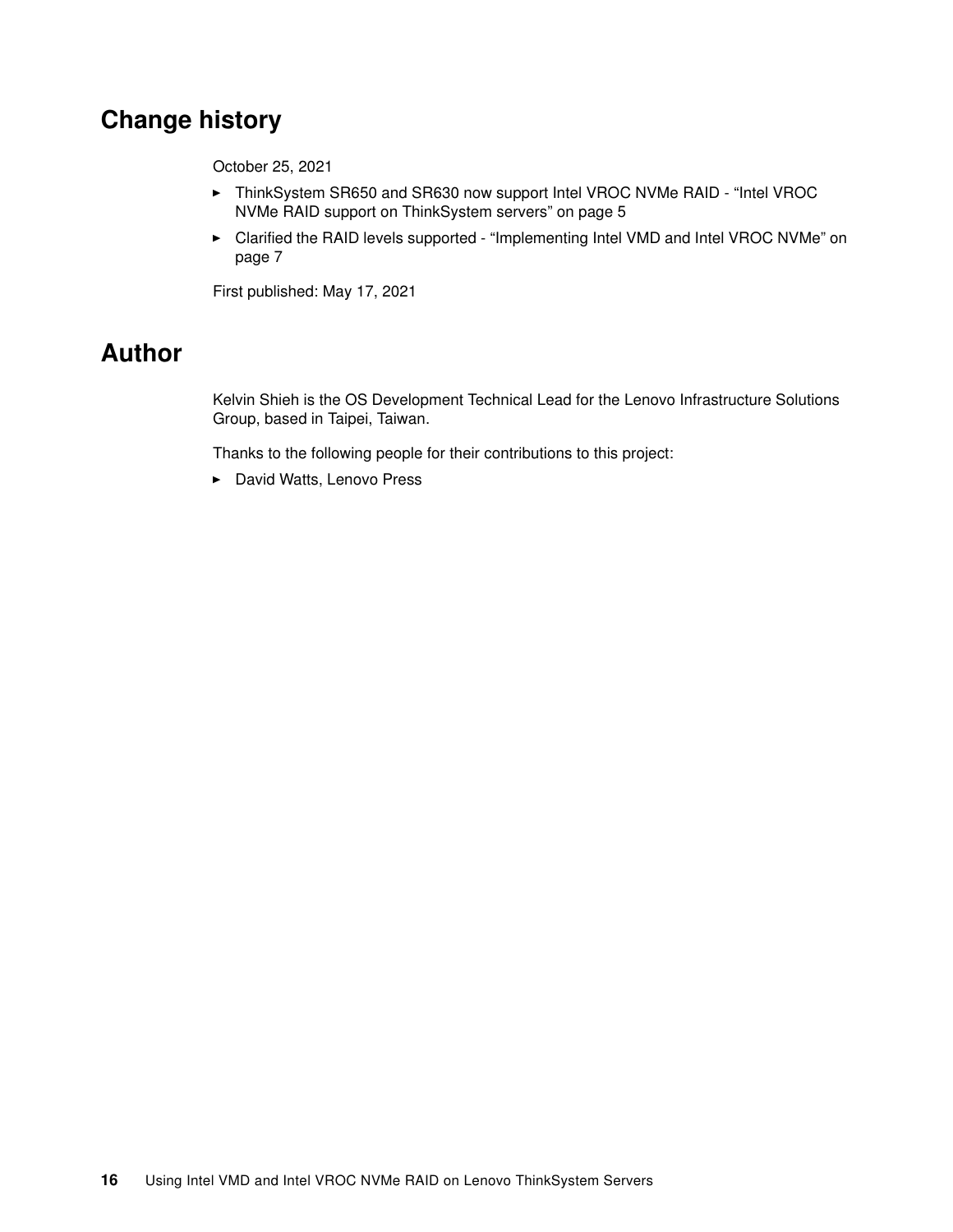# <span id="page-16-0"></span>**Notices**

Lenovo may not offer the products, services, or features discussed in this document in all countries. Consult your local Lenovo representative for information on the products and services currently available in your area. Any reference to a Lenovo product, program, or service is not intended to state or imply that only that Lenovo product, program, or service may be used. Any functionally equivalent product, program, or service that does not infringe any Lenovo intellectual property right may be used instead. However, it is the user's responsibility to evaluate and verify the operation of any other product, program, or service.

Lenovo may have patents or pending patent applications covering subject matter described in this document. The furnishing of this document does not give you any license to these patents. You can send license inquiries, in writing, to:

Lenovo (United States), Inc. 1009 Think Place - Building One Morrisville, NC 27560 U.S.A. Attention: Lenovo Director of Licensing

LENOVO PROVIDES THIS PUBLICATION "AS IS" WITHOUT WARRANTY OF ANY KIND, EITHER EXPRESS OR IMPLIED, INCLUDING, BUT NOT LIMITED TO, THE IMPLIED WARRANTIES OF NON-INFRINGEMENT, MERCHANTABILITY OR FITNESS FOR A PARTICULAR PURPOSE. Some jurisdictions do not allow disclaimer of express or implied warranties in certain transactions, therefore, this statement may not apply to you.

This information could include technical inaccuracies or typographical errors. Changes are periodically made to the information herein; these changes will be incorporated in new editions of the publication. Lenovo may make improvements and/or changes in the product(s) and/or the program(s) described in this publication at any time without notice.

The products described in this document are not intended for use in implantation or other life support applications where malfunction may result in injury or death to persons. The information contained in this document does not affect or change Lenovo product specifications or warranties. Nothing in this document shall operate as an express or implied license or indemnity under the intellectual property rights of Lenovo or third parties. All information contained in this document was obtained in specific environments and is presented as an illustration. The result obtained in other operating environments may vary.

Lenovo may use or distribute any of the information you supply in any way it believes appropriate without incurring any obligation to you.

Any references in this publication to non-Lenovo Web sites are provided for convenience only and do not in any manner serve as an endorsement of those Web sites. The materials at those Web sites are not part of the materials for this Lenovo product, and use of those Web sites is at your own risk.

Any performance data contained herein was determined in a controlled environment. Therefore, the result obtained in other operating environments may vary significantly. Some measurements may have been made on development-level systems and there is no guarantee that these measurements will be the same on generally available systems. Furthermore, some measurements may have been estimated through extrapolation. Actual results may vary. Users of this document should verify the applicable data for their specific environment.